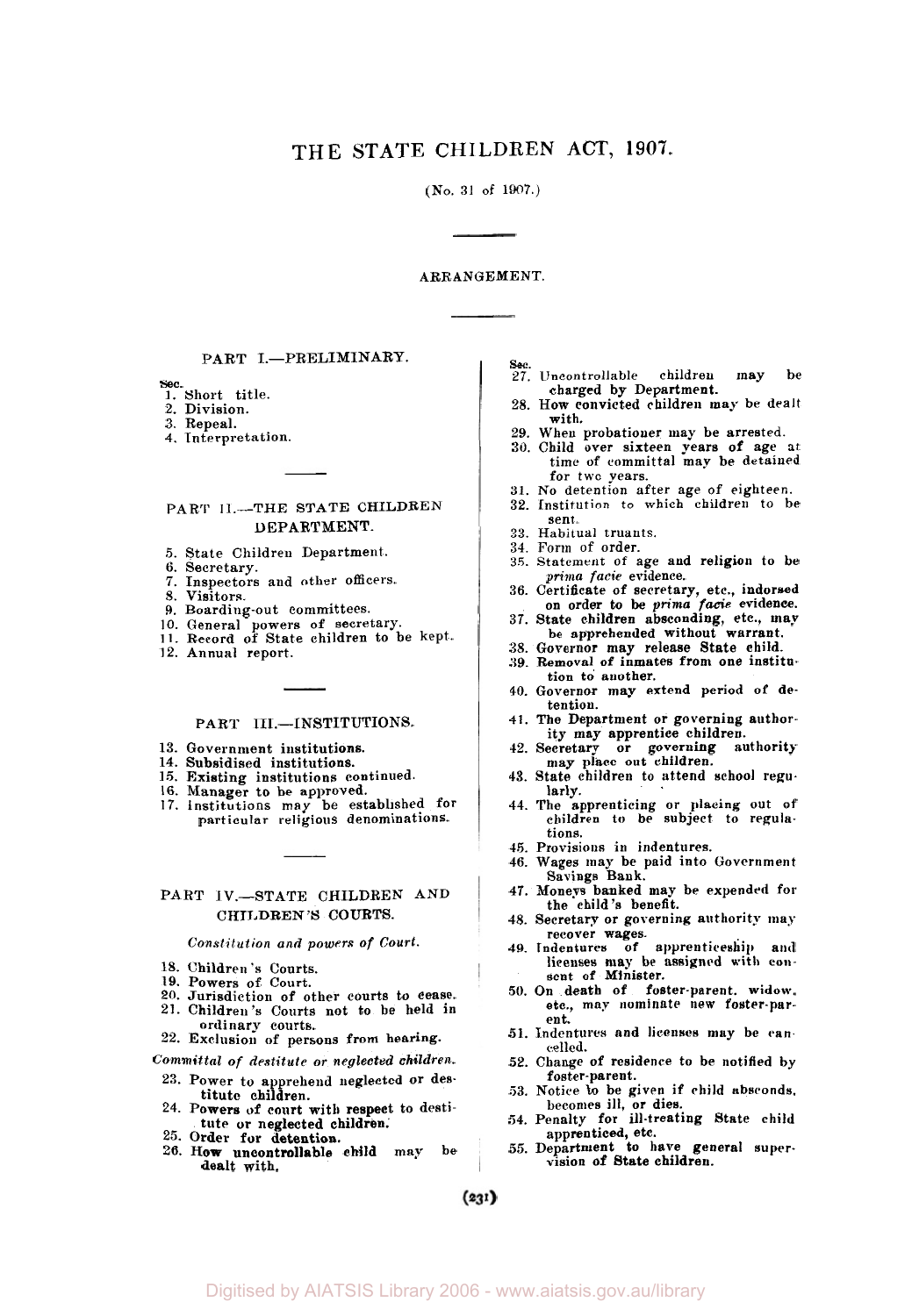- *sec.*  **56.** Apprenticed and placed-out children **to** be visited.
- **57.** Minister **may** pay for maintenance of child.
- *58.* Payments for maintenance of State children **to** foster-parents.

### PART V.-MAINTENANCE **OF** CHILD-**REN BY** THEIR RELATIVES.

- **59.** Order **of** liability of near relatives for maintenance of any child.
- *60.* On complaint court to issue sum- mons.
- **61.** Court may order payment of maintenance.
- **62.** Order to take effect from pronouncement.
- **63.** Allegations in complaint *prima facie*  evidence.
- **64.** Court may adjudge **person** to be father of illegitimate child.
- *65.* Confinement expenses.
- **66.** Attachment of property of persons against whom order is sought.
- 67. Court may make orders for delivery, etc., of attached property.
- 68. Court may require security for com-<br>pliance with order.
- **69.** Power to increase amount.
- 70. Orders may be varied, etc. on further **inquiry.**
- **71.** Collection by the police of **moneys**  due to the Department.
- 72. Caveats.
- 73. Warrants may **be** granted to enforce payment under orders.<br>74. Warrant when registered to bind
- land.
- **75.** Sale **may** be by auction or private contract.
- execute assurances to purchaser. **76.** Authority to sell includes power to
- 77. Warrant may be issued without pre-<br>vious demand.
- persons paying. **78.** Payment under warrant to discharge
- warrant. **79.** Application of moneys received under
- PART **VI.** COMMITTAL **TO** THE CARE OF PRIVATE PERSONS OR SOCIETIES.
- *80.* Governor may approve of private per-sons or societies having care of children.
- **81.** Manager **of** societies to be approved by Governor.
- **82.** Power of Court **to** commit to such parson or society.
- **83. The** person or manager of society to **whose** care child committed to be- **come** guardian.
- *Sec.*  **84.** New managers to succeed to guardianship.
- **85.** Child not to be committed contrary to objection of father on ground of religion.
- 
- *86.* Committal by parent. **87.** Children may be visited.
- 88. Transmission of guardianship upon death or revocation of order.
- **89.** Guardianship to cease on revocation of order.
- **90.** Form of order.
- **91.** Order of committment sufficient war-rant for detention.
- **92.** Power to transfer child to care of Department.
- **93.** Child not to be removed out of Western Australia.

#### PART VII.-LICENSING OF CHILD-REN.

- **94.** Issue of licenses.
- **9.5.** Penalty for employing child in con- travention of Act.

PART VIII.--LYING-IN HOMES AND FOSTER-MOTHERS.

- **96.** Power to assist women in lying-in homes.
- 97. Lying-in homes kept for gain to be licensed.
- homes. **98.** Department may license lying-in
- in homes. **99.** Penalty on keeping unlicensed lying
- 100. Foster-mothem to be licensed.
- **101.** Department may license fostermothers.
- 
- **102.** Penalty on unlicensed foster-mothers. 103. Penalty on licensed foster-mother taking charge of more children than allowed by license.
- **104.** Lying-in homes to be opened for inspection.
- **105.** Register to be kept by licensee of lying-in home.
- **106.** Register to be kept by foster-mother. **107.** Returns and records.
- 
- PART IX.-PROCEDURE, PENALTIES, AND GENERAL PROVISIONS.
- **108.** Officer of Department may take part **in** all trials against children.
- **109.** Officer of Department may conduct eases where complaint made. **110.** Order may be set aside. 111. Returns of complaints and convic-
- 
- tions.
- **118.** Penalty for taking, removing, harbouring, etc., State children. **113.** Penalty for communicating with
- children in institutions.

 $(232)$ 

I